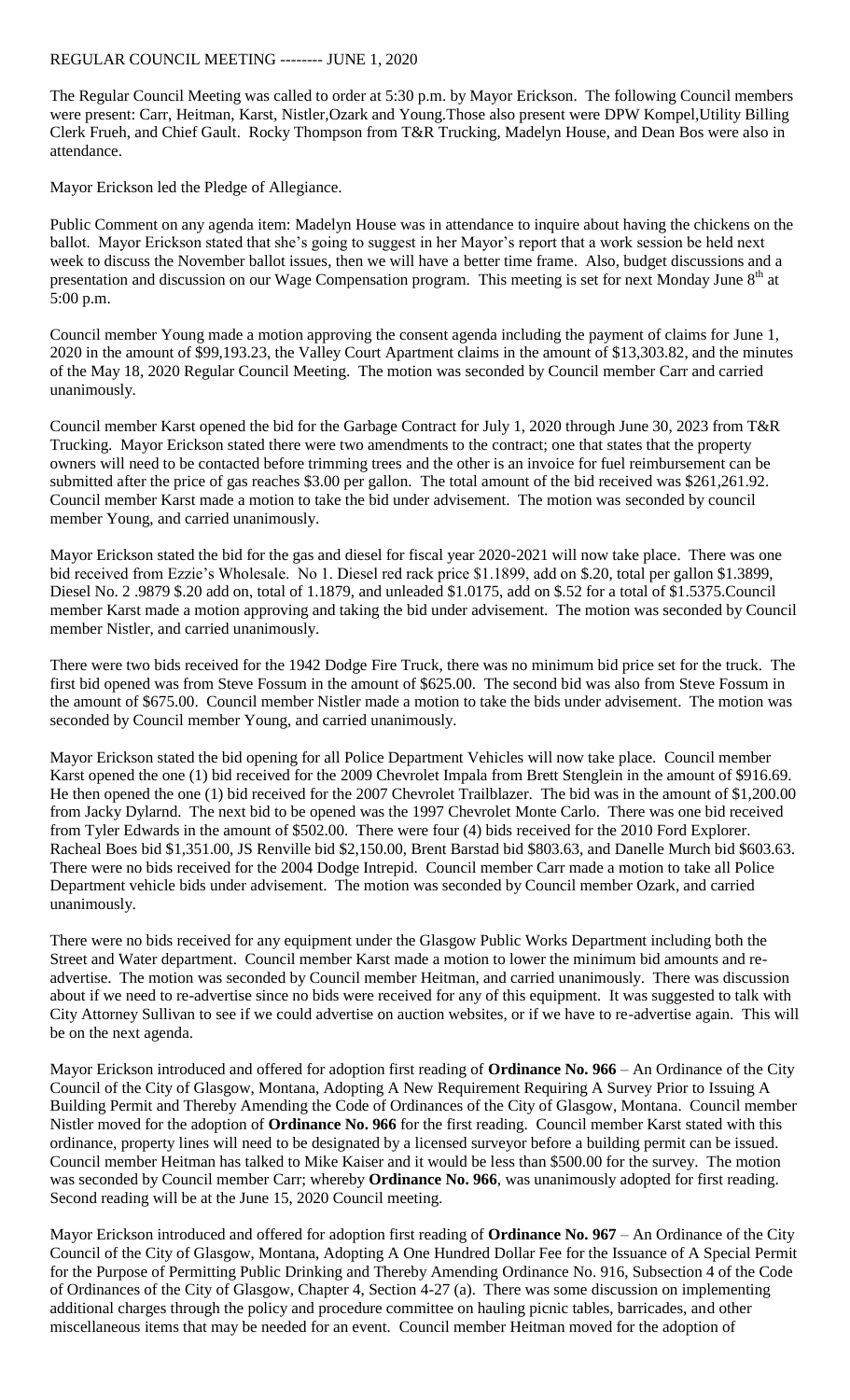**Ordinance No. 967** for first reading. The motion was seconded by Council member Carr;whereby **Ordinance No. 967** was unanimously adopted for first reading. Second reading will be at the June 15, 2020 Council meeting.

Council member Young gave an update from the personnel committee meeting on the job description changes for the Utility Billing Clerk position, there are seven (7) additional items added to the current description with Alicia being the only one in the office and her duties have increased. Mayor Erickson stated that she is willing to stay with the City of Glasgow and take on the additional duties and divvy up Deb's duties so the city doesn't have to outsource them. Council member Young made a motion approving the changes to the Utility Billing Clerk Job Description. The motion was seconded by Council member Nistler, and carried unanimously.

Council member Young made the motion recommending increasing Utility Billing Clerk Frueh's wage to \$18.00 per hour effective May 11, 2020. The motion was seconded by Council member Carr. Council member Young stated that since we are looking at restructuring the wages with both Deb and Rikki leaving employment and not paying City Clerk Amundson additional money for training, she was not out of line asking for the additional raise. Mayor Erickson mentioned that Deb would be willing to come in and assist if needed as long as we gave sufficient notice. Motion carried.

Council member Young made a motion to reimburse City Clerk Amundson for office equipment and her cell phone bill in the amount of \$354.96, the motion was seconded by Council member Heitman. Council member Young explained that she had purchased a used monitor and needed one more additional to be able to have all meeting items open at one time and not have to flip back and forth on one screen. He also mentioned the reimbursement for the phone would be included on one paycheck a month. He also stated that the committee had asked her to submit a reimbursement request for her internet as soon as she gets that set up. City Clerk Amundson did say that she would be willing to pay for half of the expenses. Motion carried.

Council member Karst talked about having a Yard of the Week again this summer. Each council member has a total of \$50.00 withheld from their paycheck and picks a total of two (2) yards through the season. We have \$50.00 in chamber bucks remaining from last year that the Valley County Garden Society donated. Council member Nistler suggested having the garden club or another organization choose. Council member Young made a motion to have a Yard of the Week again this year, the motion was seconded by Council member Carr, and carried unanimously. Council member Young will be the first one to choose and will begin on Monday June 8, 2020.

Unfinished Business:

-Levee Safety Committee Report – NONE -Update on GNDC noncompetitive grant – NONE

Mayor Ericksonstated she had given her report earlier, City Clerk Amundson will have preliminary budget information ready to go, she will have Taryn from the Clerk and Recorder's office to answer any questions we may have on the timeline for getting the issues on the ballots, and discussion on the wage compensation program and have Council member Ozark give that presentation. DPW Kompel and the Mayor meet with the County Commissioners at 10:00 am on Wednesday, if anyone would like to join them.

Committee Reports: There were no reports for Personnel, Water, Cemetery, or Insurance.

Chief Gault mentioned the Montana Board of Crime Control met today and hopefully we will have an answer on funding by the end of the week.

Council member Karst said the ordinance committee needs to meet again, since they haven't received the information requested from the last meeting.

## Department Head Reports:

Chief Gault said the speed feed sign that was totaled last year will be replaced with a florescent green one, they have collected enough money from the person who ran into it to cover the cost of a new one, the company said we should have a new one within 5-10 days. With the Glasgow Recreation Department activities starting next week, he will have more enforcement in place. On June 10<sup>th</sup> the Police Commission will be interviewing 3 candidates for the Victim Witness Advocate position and 4 for the open patrol positions, they have qualified candidates for either position. For the two-week period between May 16 and May  $29<sup>th</sup>$ , there were 107 calls for service compared to 63 when Assistant Chief Edwards reported last meeting.

DPW Kompel mentioned the Children at Play signs have been ordered to be placed up by Candy Cane Park, should be in late next week and will be installed shortly after. He's working with the City Attorney on the resolution to install the stop signs on that block. He talked about the failure of the diversion pipe on the Milk River, the reason he is updating the council is because any flows that are altered affect our discharge permits with DEQ. He is hoping to get the annual street paving kicked off within the next 3-4 weeks and is meeting with the contractor later this week and will have a better timeline at the next meeting.

Utility Billing Clerk Frueh said everything is going well in the office.